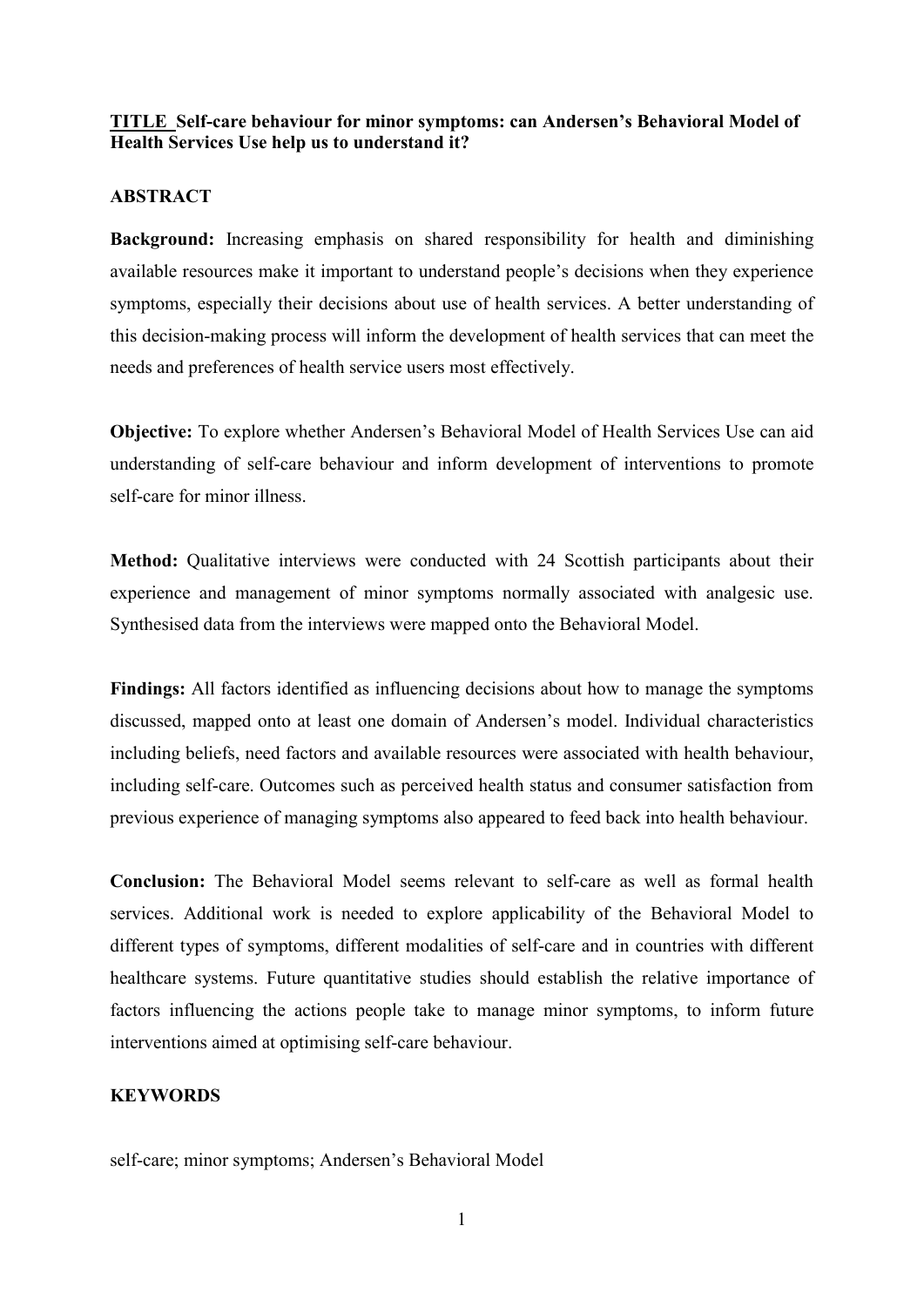#### **INTRODUCTION**

Health systems place an increasing emphasis on shared responsibility for health, shifting the balance from professional-led to self-care for both chronic conditions and minor illnesses $1-4$ . This is expected to improve outcomes, increase patient empowerment and lead to lower health service utilisation<sup>3</sup>. Most previous research in this area has focussed on interventions to support self-care of chronic illness, rather than minor ailments<sup>5-8</sup>. In the United Kingdom (UK), workload for general practitioners (GPs) increases yearly<sup>9</sup> and a significant proportion of consultations involve symptoms or problems described as 'minor'<sup>10-14</sup>. There is an assumption that many of these could be managed by self-care, thus freeing up GP time for more serious cases<sup>3</sup>.

Promoting self-care (with or without health professional support) requires a good understanding of what actions people take when experiencing symptoms, and how and when they decide to seek help from professionals (often referred to as 'illness behaviour'15). Two prevalent theories of illness behaviour are the Health Belief Model<sup>16, 17</sup> and the Common Sense Model of Self-Regulation of Health and Illness<sup>18, 19</sup>. Both seek to explain individuals' response to symptoms through understanding cognitions (such as representations of symptoms and perceptions of seriousness). However, response to symptoms is also influenced by wider organisational factors such as accessibility of health systems<sup>20, 21</sup>.

Andersen's Behavioral Model of Health Services Use<sup>22, 23</sup> ('the Behavioral Model') seeks to explain health service use by considering features of both the users and the health system (such as health policy and financing). The most recent version (*Figure 1*23) evolved from the original 1960s model in response to research findings and health service developments. It was developed in the context of formal health services; most studies applying the Behavioral Model have investigated use of such services. In empirical studies, variables from the model are measured quantitatively and analysed using regression techniques to assess how well it explains variability in health service use<sup>22</sup>. A smaller number of studies have used the model to explore the use of informal services, including self-care<sup>24-28</sup>. However, additional work is needed to validate the Behavioral Model in the context of self-care.

An interview study was conducted to inform health service developments to improve access to support for self-care of minor illness from pharmacists. In that study, we defined self-care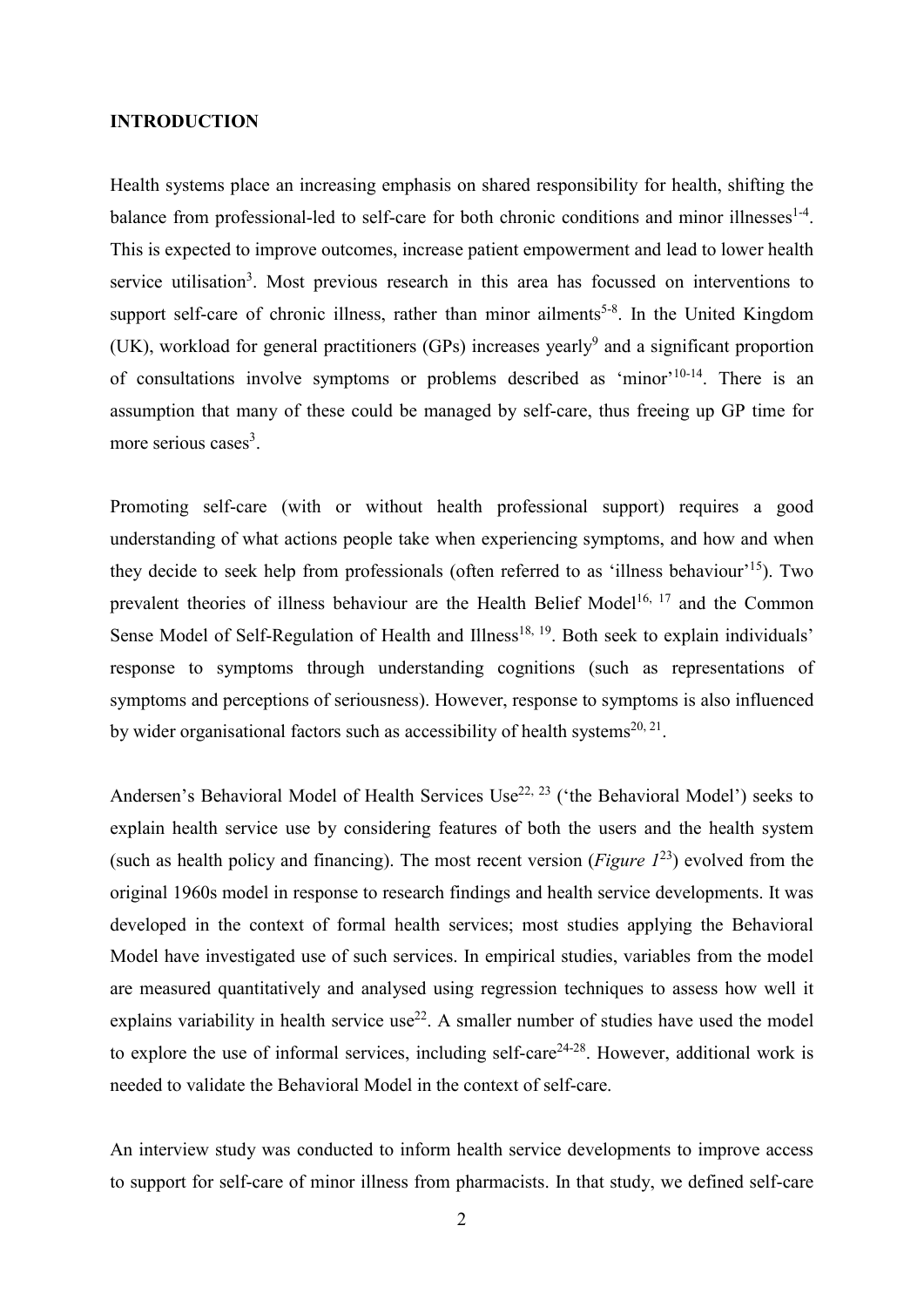as *"Response to symptoms other than direct consultation with a doctor or using a specifically-prescribed medicine. Responses might include changes in lifestyle, consulting healthcare professionals other than doctors, using over-the-counter medicines, seeking advice from friends and family, using home remedies or doing nothing",* a modified version of Dean's definition<sup>29</sup>. A descriptive report of the interviews is available elsewhere<sup>30</sup>. The aim of the work reported in this paper was to use the interview data to explore whether the Behavioral Model can explain the actions people take when managing symptoms of minor illness and inform development of interventions to promote self-care for minor illness.

#### **METHOD**

#### **The interview study**

The sampling frame was 609 respondents to a previous survey on use of non-prescribed analgesics in Scotland<sup>31</sup>, who had agreed to be contacted about further research. All had experienced symptoms of pain in the two weeks prior to the original survey, and were stratified according to how they had responded to symptoms: used an over-the-counter (OTC) analgesic (n=272); used a prescription analgesic (n=99); used both a prescription and OTC analgesic ( $n=38$ ); or used no analgesic ( $n=200$ ). Twenty-five individuals were randomly selected from each stratum, ensuring adequate representation of different ages ( $18\le$  age  $\le$ 50 ye[a](#page-2-0)rs,  $n=47$ ), sex (male,  $n=34$ ), education (O-grade<sup>a</sup> or better,  $n=51$ ) and eligibility for free prescriptions (exempt from paying prescription fees, n=50). To minimise travel costs, three island-based individuals were excluded. The remaining 97 individuals were sent an invitation to take part in a face-to-face interview, an information sheet and a reply-paid envelope. Those agreeing were contacted to arrange a time and date for the interview, held in their own home or an alternative location of their choice.

An interview topic guide was drafted, piloted on three members of the public and revised prior to use; it was also modified iteratively as interviewing progressed to account for emerging issues. Topics in this guide were developed to reflect the aims of the interviews, namely, to explore how people managed symptoms and which factors influenced their decision-making. To provide context for the interviews, people were asked to describe how

<span id="page-2-0"></span>a Basic, subject-based, educational qualification at Scottish secondary schools (now obsolete)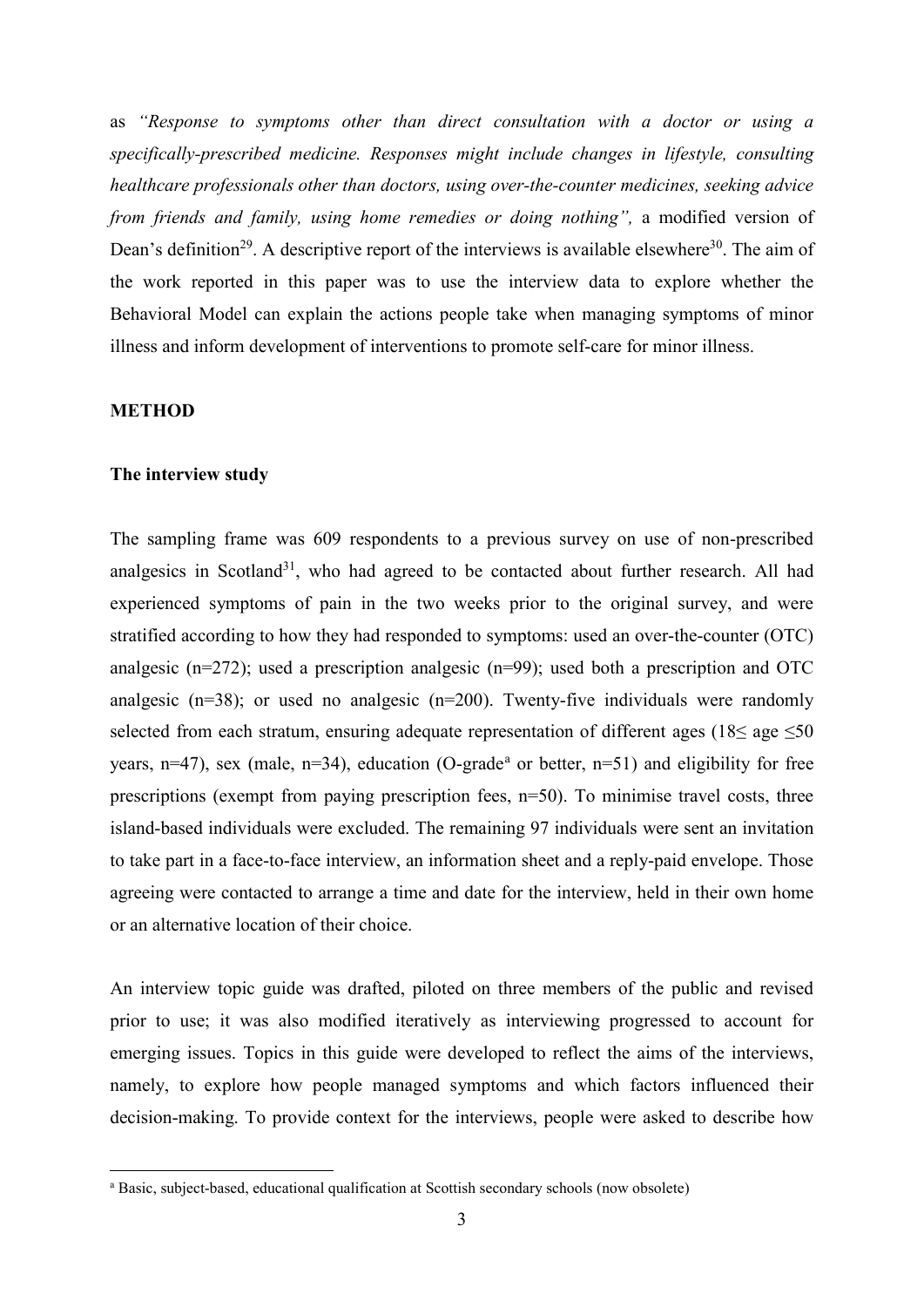they had managed minor symptoms associated with analgesic use (e.g. headache, backache, joint pain, cold/flu symptoms). Interviewees were asked about their experience of recent symptoms, and reasons for adopting particular management strategies were explored, particularly, experiences of and opinions about self-care. Interviews, conducted by TP between April and June 2004, were tape-recorded and transcribed verbatim. Written consent was obtained immediately prior to starting the interviews.

Data were entered into NVivo (version 2.0.161) to assist in data management and analysis. Thematic analysis was facilitated by the 'Framework approach', a matrix based method of ordering data<sup>32</sup>. Themes and sub-themes were derived from the interview data, informed by the relevant literature, whilst maintaining the coherence of the individual accounts though the matrix. Three early interviews were independently coded and discussed (TP, SW, CB) to derive an agreed coding framework. One author (TP) coded and analysed all remaining interviews. Thematic analysis of the synthesised data from the Framework matrix was used to identify and summarise facilitators, barriers, cues and attitudes to self-care. We took a realist stance on the data produced in interviews; we saw them as accounts that reflect respondents' views and experiences whilst also being produced in the context of the interview. For this reason we always refer to our data as reports or accounts of views and experiences produced in the interview. The accounts may either reflect respondents' views at other times, or what actually happened during the events they recount.

Following preliminary analysis of the data, a number of behavioural models were considered for their applicability to self-care behaviour including the Health Belief Model<sup>16, 17</sup> and the Common Sense Model of Self-Regulation of Health and Illness<sup>18, 19</sup>. Early indications, however, suggested that issues such as access and convenience were important in self-care behaviour. These are explicit in Andersen's Behavioral Model but less well defined in other models. We therefore sought to establish whether the Behavioral Model could be used to explain self-care behaviour by mapping the summary descriptors from the thematic analysis onto Andersen's Behavioral Model of Health Service Use<sup>22, 23</sup>.

Following enquiries to both the Grampian Local Research Ethics Committee and the Multicentre Research Ethics Committee for Scotland, we were advised that no formal ethics approval was required for this study. The sample for the original "Medicines Study"<sup>31</sup> was drawn from the electoral roll, no NHS resources were being used and interviewees were all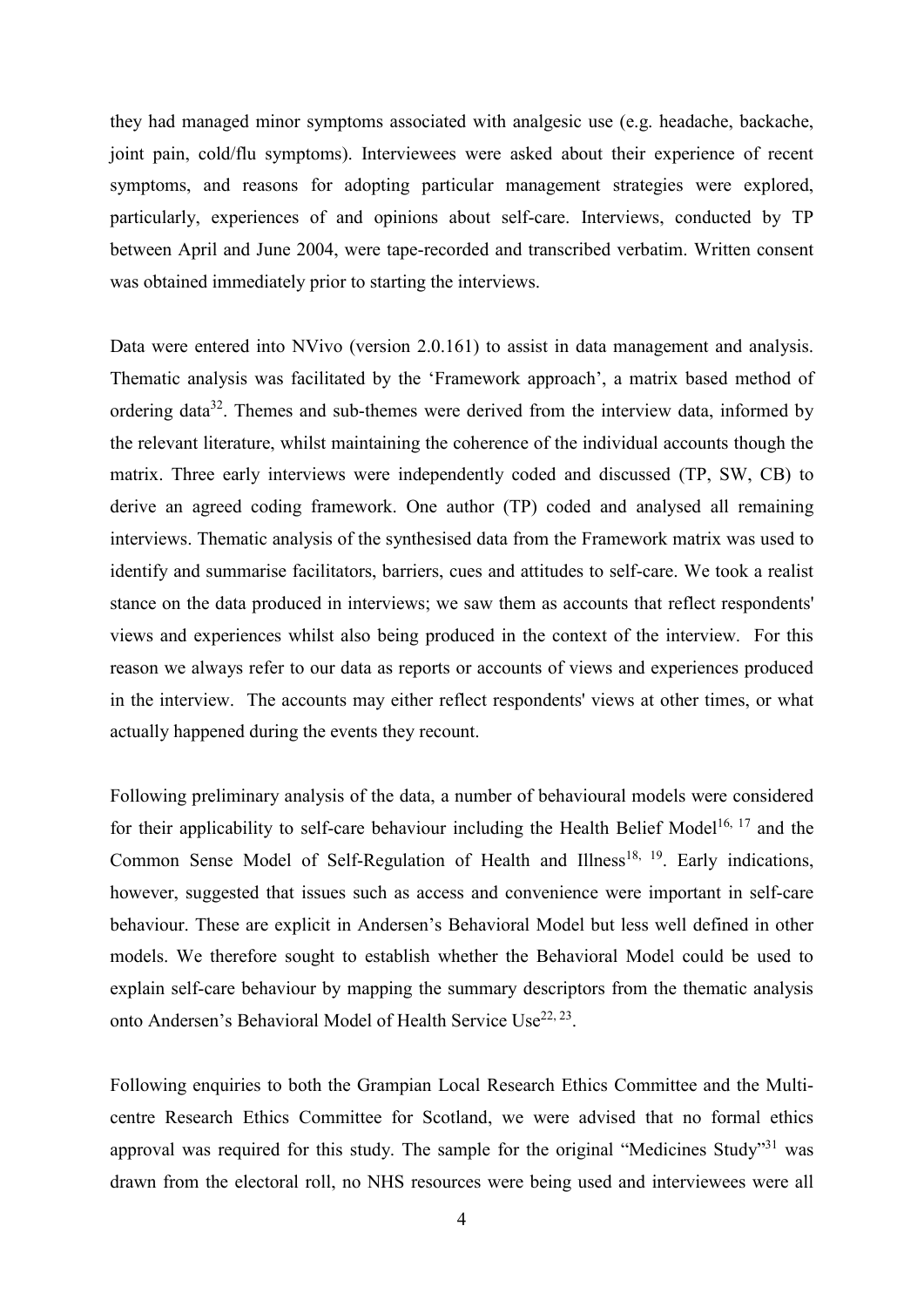self-selected. At time of conducting the interviews (2004), no formal mechanism for providing ethical approval for non-NHS research existed at the University of Aberdeen. However, the study was conducted in accordance with principles laid out in the University's extant policy on research ethics and governance.

#### **Mapping factors that influence self-care behaviour onto the Behavioral Model**

Synthesised data from the thematic analysis (summarised facilitators, barriers, cues and attitudes to self-care) were mapped to the relevant components in three of the four domains of the Behavioral Model.

'Individual characteristics': The Behavioral Model proposes that some people are predisposed to use health services more than others. 'Predisposing' factors, including demographic factors (such as age) and social factors (such as education), explain some of the variation in health service use. Our sample was relatively small, selected for maximum variation (in terms of analgesic use and demographic characteristics)<sup>33</sup>, so any association between self-care behaviour and these factors could not be quantitatively explored in our study. Other Individual characteristics that may influence health behaviour include those proposed by Bradley *et al* who found that expanding the beliefs component of Andersen's model to include the psychosocial factors 'attitudes', 'knowledge', 'social norms' and 'perceived control', contributed positively to explaining health behaviour<sup>34</sup>. These factors are included in the most recent version of the Behavioral Model under 'Beliefs'23. Andersen also notes that genetic factors might incline individuals to use health services<sup>22</sup>.

Organisational and financial 'Enabling' factors, viewed from the perspective of the individual, are represented in 'Individual characteristics'. We considered these together and regrouped them into community and personal resources.

Andersen proposes that "*some need must be defined for* [health service] *use to actually take place*"<sup>22</sup>. In previous studies using the Behavioral Model, 'Need' factors have been the most powerful predictors of health service use<sup>28</sup>. As a potential predictor of self-care it seems reasonable to assume that, while a degree of need must exist to prompt action, the level required to stimulate self-care is likely to be lower than for consulting a GP. Factors relating to 'Perceived need' were mapped onto the model, but 'Evaluated need' ("*professional*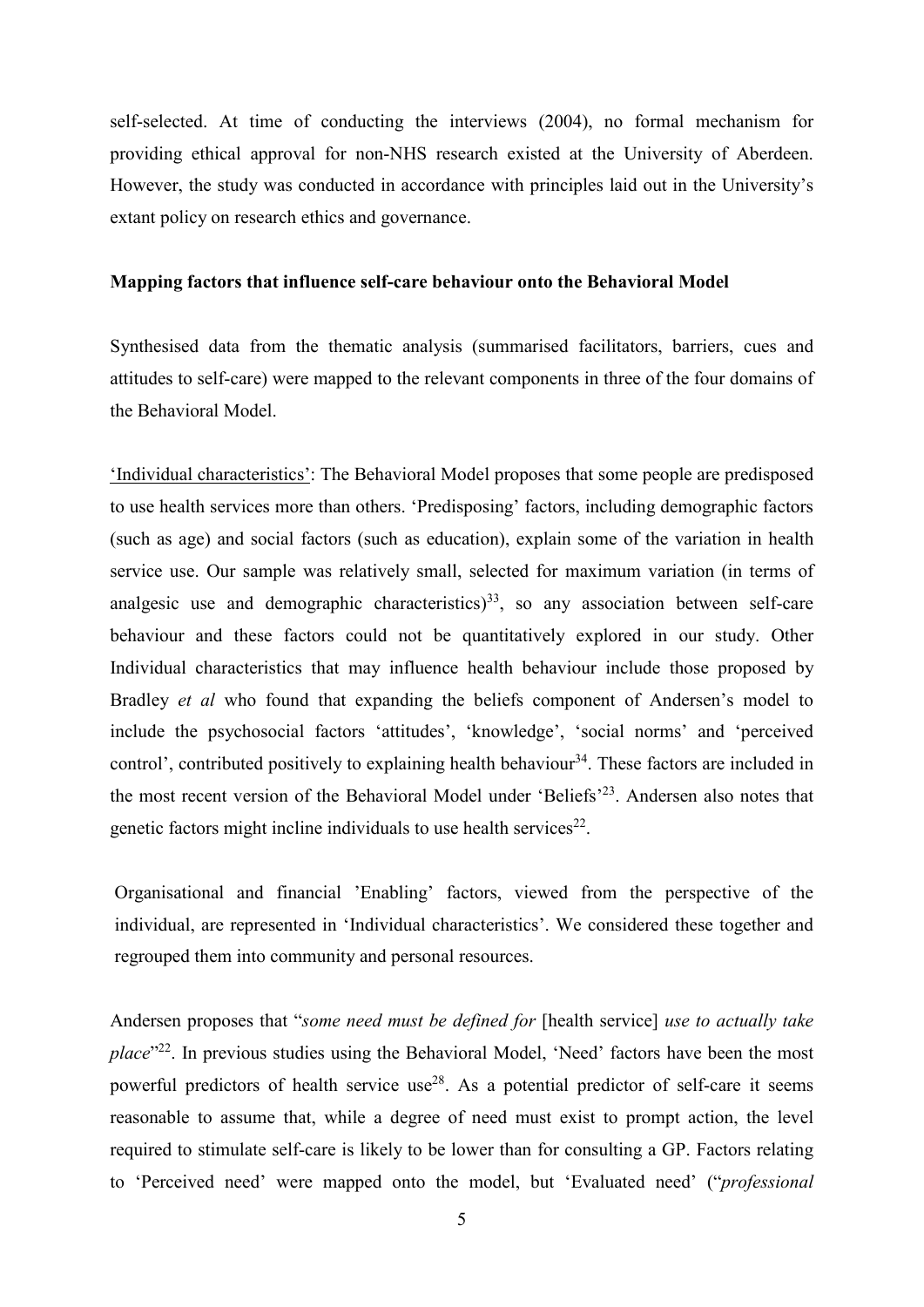*judgment about people's health status and the need for medical care*<sup>"22</sup>) was not assessed in this study.

'Health behaviour'**:** This domain describes the actions people take to manage their health and includes the components "personal health practices" and "use of personal health services". The component "process of medical care" was not systematically assessed in our study; it refers to "*the behaviour of providers interacting with patients in the delivery of medical care*"23 e.g. patient counselling, test ordering, prescriptions.

'Outcomes': Outcomes of previous experiences of health behaviour and health service use can influence subsequent behaviour, perhaps through modifications of individual characteristics such as attitudes to services, knowledge of services and need factors<sup>22</sup>. Such factors identified in our study were mapped to "consumer satisfaction" and "perceived health status" in the model. Evaluated heath i.e. health status as evaluated by health professionals, was not assessed in this study.

'Contextual characteristics': These "*are measured at some aggregate rather than individual level and include health organization and provider-related factors and community characteristics"23.* Our study design meant that we were unable to collect data about 'Contextual characteristics' so this domain was not populated.

#### **FINDINGS**

#### **Response**

Five invitation letters were returned undelivered. Responses were received from 52 of the remaining 92 invitees (57%); 28 agreed to be interviewed but two were excluded because of significant mental health problems. Of the 26 appointments made, two interviewees did not attend. The remaining 24 participants were interviewed at their home (n=21), their workplace  $(n=2)$  or at a local hotel  $(n=1)$ , all located within nine of Scotland's 11 mainland Health Boards.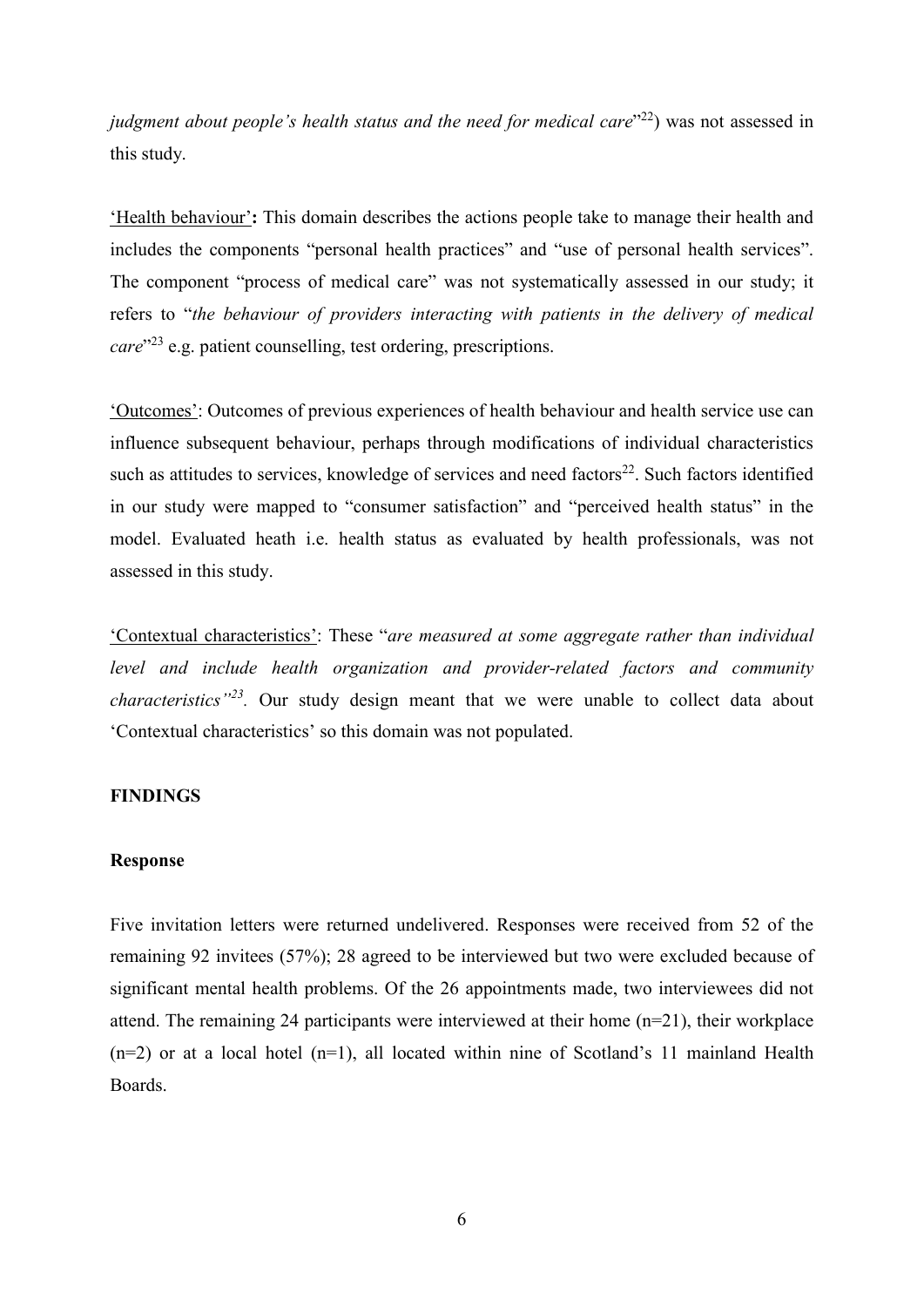Half the interviewees were aged below 60 years, two thirds were female, 63% were educated to at least O-grade and 58% were exempt from paying prescription fees (Table 1). All four strata of analgesic use were represented in the interview group.

#### **Output of mapping exercise**

Output from the mapping exercise is described below with supporting illustrative quotations from the interview transcripts in *italics*. Figure 2 illustrates how the influencing factors we identified mapped onto the Behavioral Model.

#### *A. Individual characteristics*

#### a) Predisposing characteristics - Beliefs

In our study, people spoke about 'beliefs' that had influenced their decision to practise (or not practise) self-care; they made statements about their general approach to managing symptoms and illness to justify the kind of response they usually make. We coded these as 'Beliefs' and used the sub-headings suggested by Bradley *et al* to further organise them.

*Attitudes:* In response to direct questions about their own health behaviours, people talked about general attitudes to managing illness including attitudes to self-care, health professionals, lay advice and treatments. Both positive and negative attitudes were expressed to each way of managing symptoms, sometimes by the same respondent (depending on the circumstances); see Box 1 for examples.

*Knowledge:* People talked about how existing knowledge of symptoms, treatments and professional advice, influenced their decisions about whether or not to self-care. Knowledge was often gained from previous experience and informed management of subsequent symptoms. People who reported a lack of knowledge or understanding of their symptoms were less likely to self-care. Others spoke of their knowledge of the role and capabilities of different professionals and how that influenced whether or not they would use health services. For example, some described a perception that their GP would be unable (or in some cases unwilling), to help manage particular symptoms (e.g. back pain). Another source of knowledge about self-care was from external sources, such as the media, where new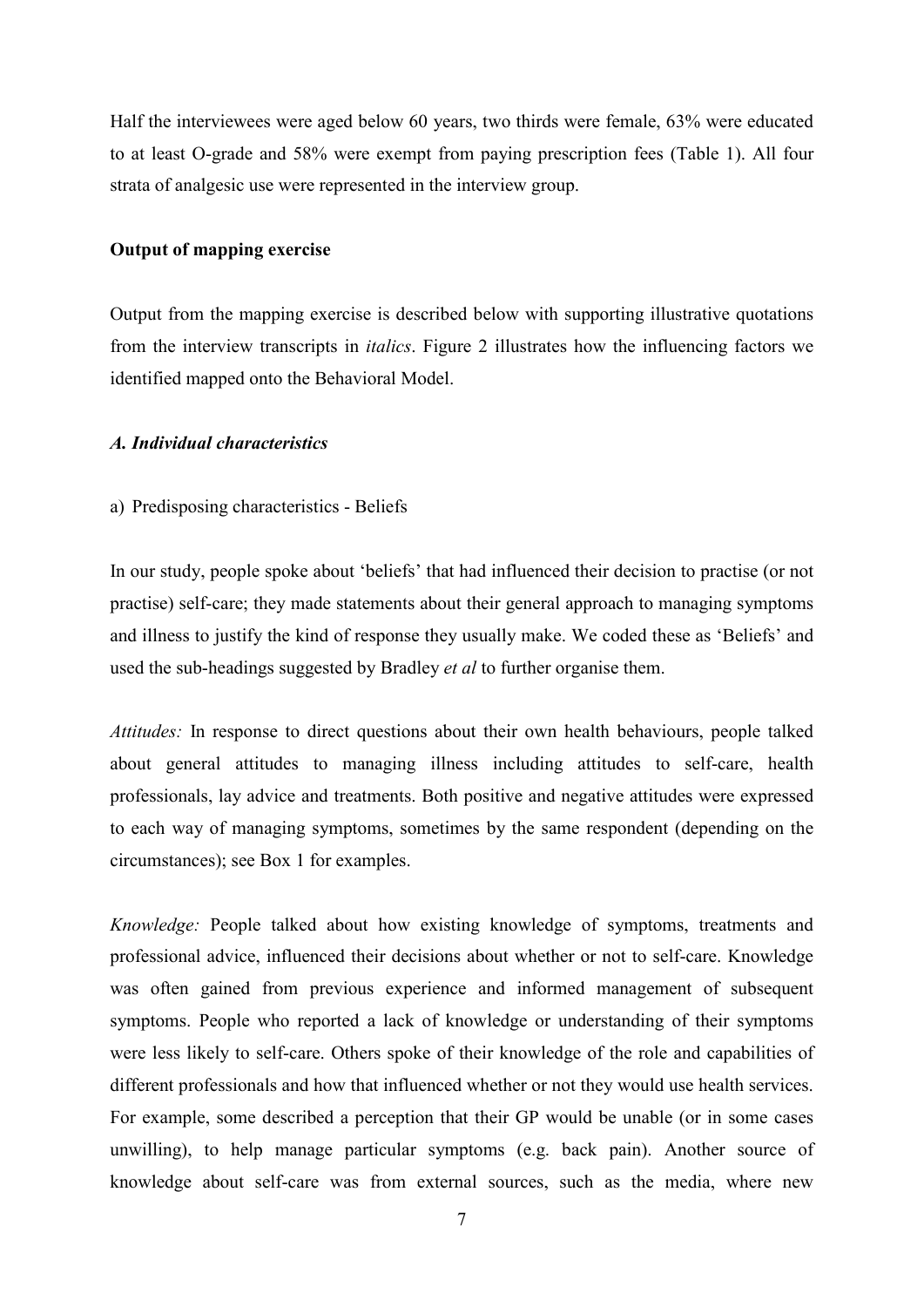treatments or remedies are discussed. When asked why she chose a particular remedy, Mrs DN said: *Just read about it* [in the newspaper] *and I asked for the wee booklet on it and I thought, well I'll try it*.

*Social norms:* Many interviewees portrayed themselves as personally accountable for their own health and responsible users of NHS resources who would not consult a doctor unless really necessary. When asked about his reasons for not consulting a doctor, Mr EH said: *I would have this - probably this attitude of, we shouldn't waste NHS money*. One woman (Mrs PL) perceived that being overweight was contributing to her joint pain: *I've been trying to lose weight.* ....... *I was aware that there were issues in doctors' surgeries about um you know, "if people aren't going to look after themselves and it's got to come out of our budget, we're going to choose somebody for some further ongoing treatment that, you know………who does look after themselves"*. The idea that her symptoms were exacerbated by something that was her own *'fault'* led this woman to self-care for symptoms in preference to consulting her GP.

*Perceived control:* Beliefs about personal capability to self-care and the degree of control over one's own health were apparent. For some people, self-care was their first response to almost any symptom and they felt a sense of achievement if they were able to manage without medical intervention. For others, use of health services was more likely if managing the symptom was perceived as too difficult without the support of their doctor or if they perceived a susceptibility to certain symptoms. Mrs NN regularly experienced a chesty cough which (she believed) always required antibiotics from her doctor; she therefore never considered self-care.

Beliefs that a family history predisposes individuals to a particular illness, even if there is no good scientific evidence of a genetic link, may prompt particular health behaviours. Mrs EE disclosed how she had consulted her GP about stomach pains; she wondered *if I've got an ulcer, because my Dad had one*.

#### b) Enabling characteristics

*Community resources:* A number of factors that people said influenced their decision to selfcare could be linked to community resources including geography (e.g. proximity to health services), time (e.g. waiting times for appointments with doctors) and factors around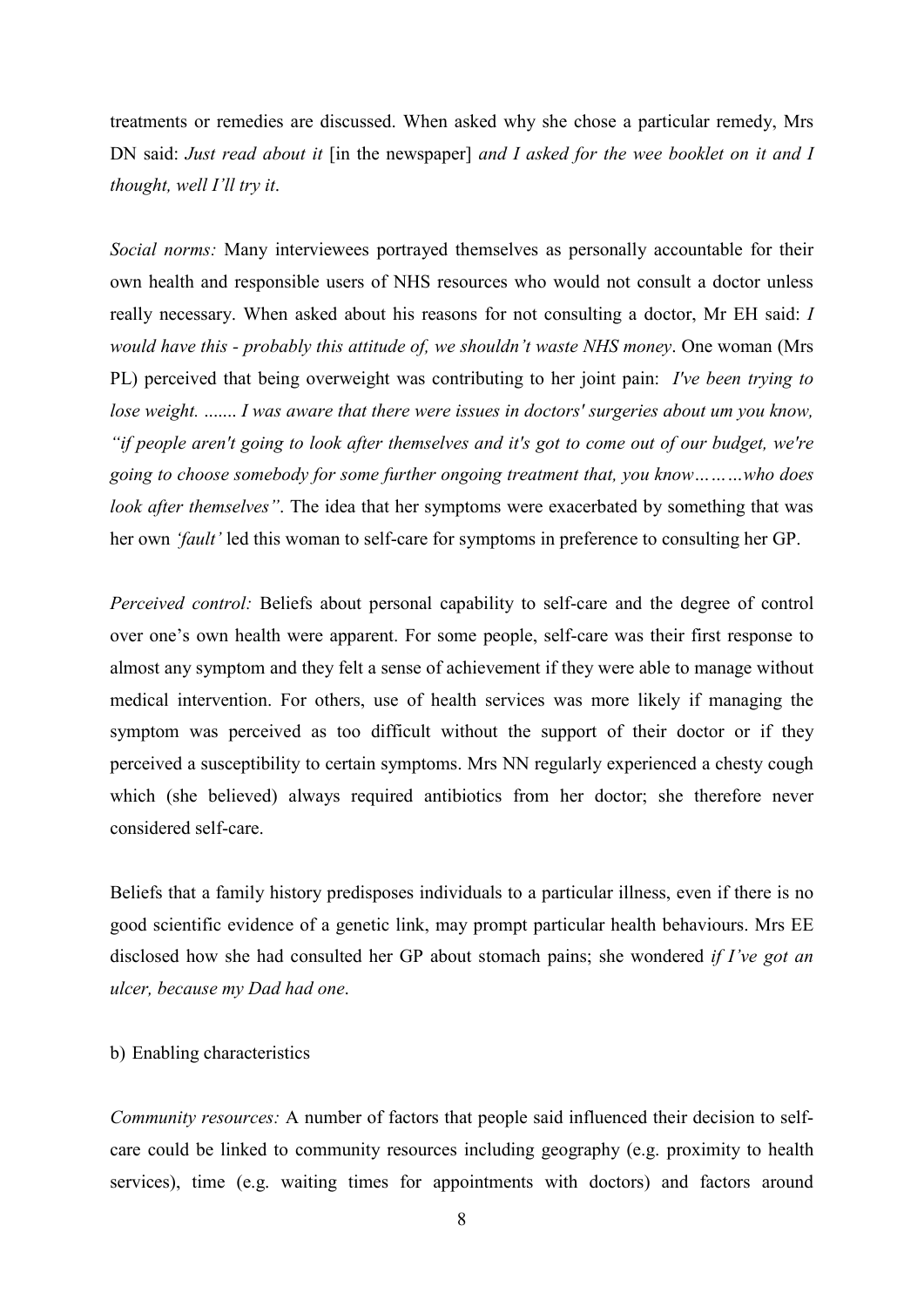availability of information (e.g. from pharmacies, alternative therapists, internet). In some cases, convenience seemed to be the main driver behind the decision to self-care. When asked about her preferences for self-care or medical advice, Ms LW said: *I try to buy to save me to go....goin' to the doctor. When I was workin' it was a well nigh impossibility, because you had either to get time off your work to go for the last appointment* [at the GP surgery] *because they were closed before you were finished working. So that if the chemist could give me something I would tend to ask there*.

*Personal resources:* Some people stated that they could not (financially) afford alternatives to consulting a doctor. Advice and/or support from friends or relatives were resources used by many when deciding how to manage symptoms. For Mr DN, a consultation with a homeopath had been his wife's idea: *Even if I was slightly doubtful I wouldn't want to say to her "I am not interested, I am not going to try that"....... she is concerned for my wellbeing obviously, ..... and I'm thinking "well that's fine", you know, "I should honour that concern by doing what she wants me to do".*

#### c) Need characteristics

A number of factors related to an individual's perceived need appeared to influence decisions about symptom management.

*Perceived need:* Perceptions about seriousness, severity, familiarity, persistence and level of debilitation were discussed as influencing the decision to self-care. Mrs EE, when asked why she didn't consult a doctor about a symptom, said: *It's not really that bad.................until I'm in much more discomfort, there's really very little the doctor will do*. On the other hand Mrs CE changed from self-care to GP consultation when her symptom *was just getting worse, and it was holding me back more.* Unsupported self-care was often less popular amongst those who had significant co-morbidities or perceived a need for more information. Mr LT, who reported having had significant health problems in the past, was asked about the disadvantages of self-care: *Well you might be* [doing] *the wrong thing for a kick-off. You might be taking the wrong pills and all that. But if I was going to try and look after mysel' I'd ask advice either* [from] *a doctor or a pharmacist*.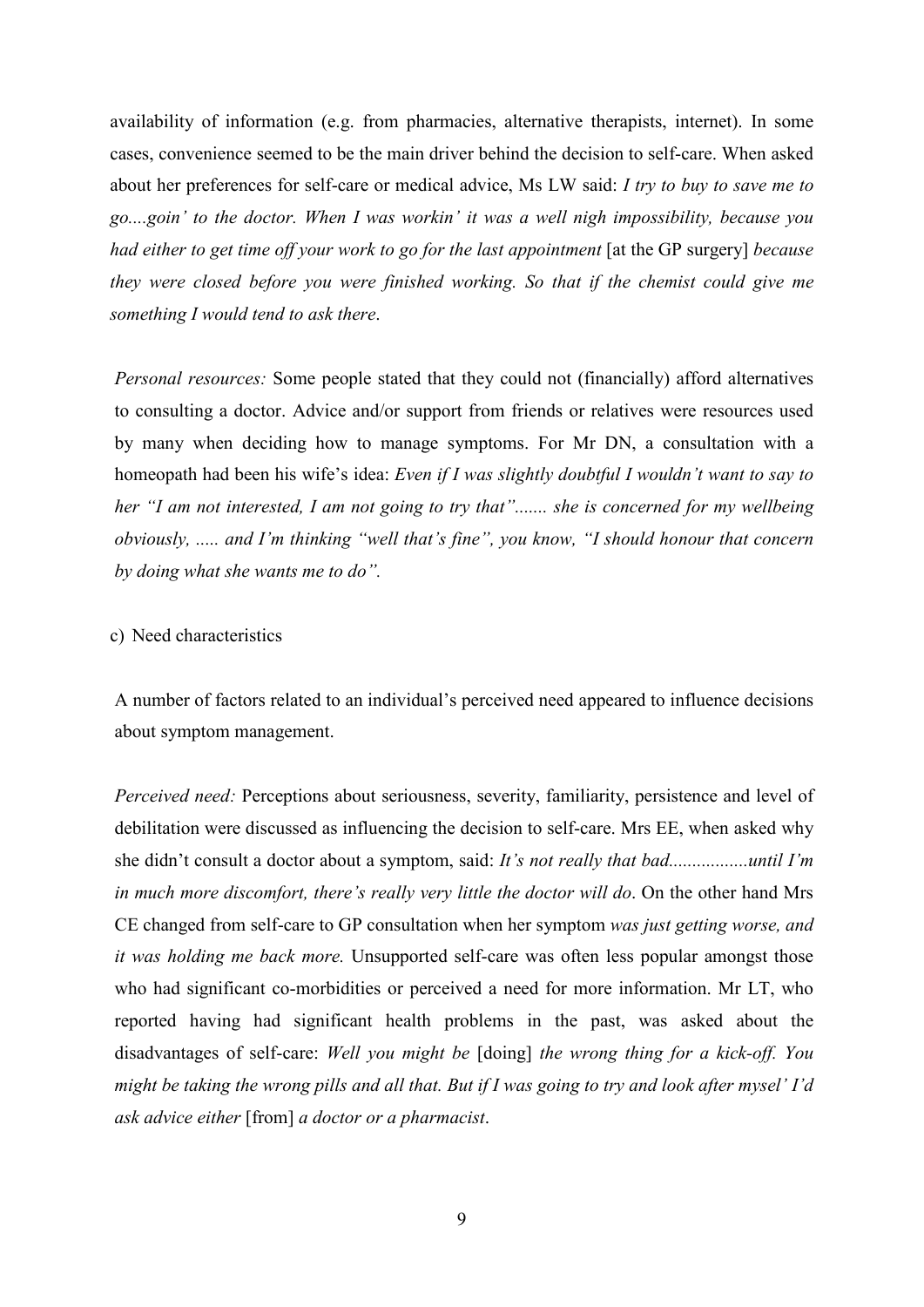#### *B. Health behaviour*

Our interviewees reported using a number of 'practical' strategies to manage self-limiting symptoms, including use of 'allopathic' (orthodox) medicines (both prescribed and nonprescribed), use of alternative therapies, and self-care ("personal health practices" in the model). A wide range of non-medication self-care practices were described (Table 2). When people felt that they needed extra help or advice to manage symptoms, this was most frequently obtained from four sources: a doctor (GP, specialist), another health professional (pharmacist, nurse, physiotherapist, alternative practitioner), lay people (friends, family, colleagues, neighbours) and the media (internet, encyclopaedias, television, radio, books, newspapers, magazines, advertisements).

#### *C. Outcomes*

*Consumer satisfaction:* Perceived attitudes of healthcare professionals towards interviewees, and vice-versa, were cited as reasons for seeking alternative ways of managing symptoms (including self-care). Mrs DN was unhappy with the way she was treated by her own doctor, so to explain why she sometimes used self-care she said: *I just felt sometimes well... the doctors, unless it was a right serious thing, the doctors don't…….. they don't you know it's as if you're wasting their time. You know what I mean? I just wasn't too happy.* Conversely, Mrs AE was very satisfied with her GP practice and cited this as a reason for why she never seriously considered practising self-care: *I've never given it any thought. I'm just very happy to be able to consult the medics down the way.*

*Perceived health status:* Health status, as perceived by individuals following (direct or indirect) experience of successful or unsuccessful treatment of earlier episodes of illness could influence future use of self-care. Mr DL recalled successfully self-managing an episode of illness: *I just followed the same routes, what I thought the same symptoms was as what I had years ago*. When asked if a particular painkiller had been recommended to her, Mrs PH said: *Could have been*…[but] *my husband, up till about five years ago has always suffered from migraines so I knew quite a lot about pain killers. I mean just from his experience trying one thing after another*.

#### **DISCUSSION**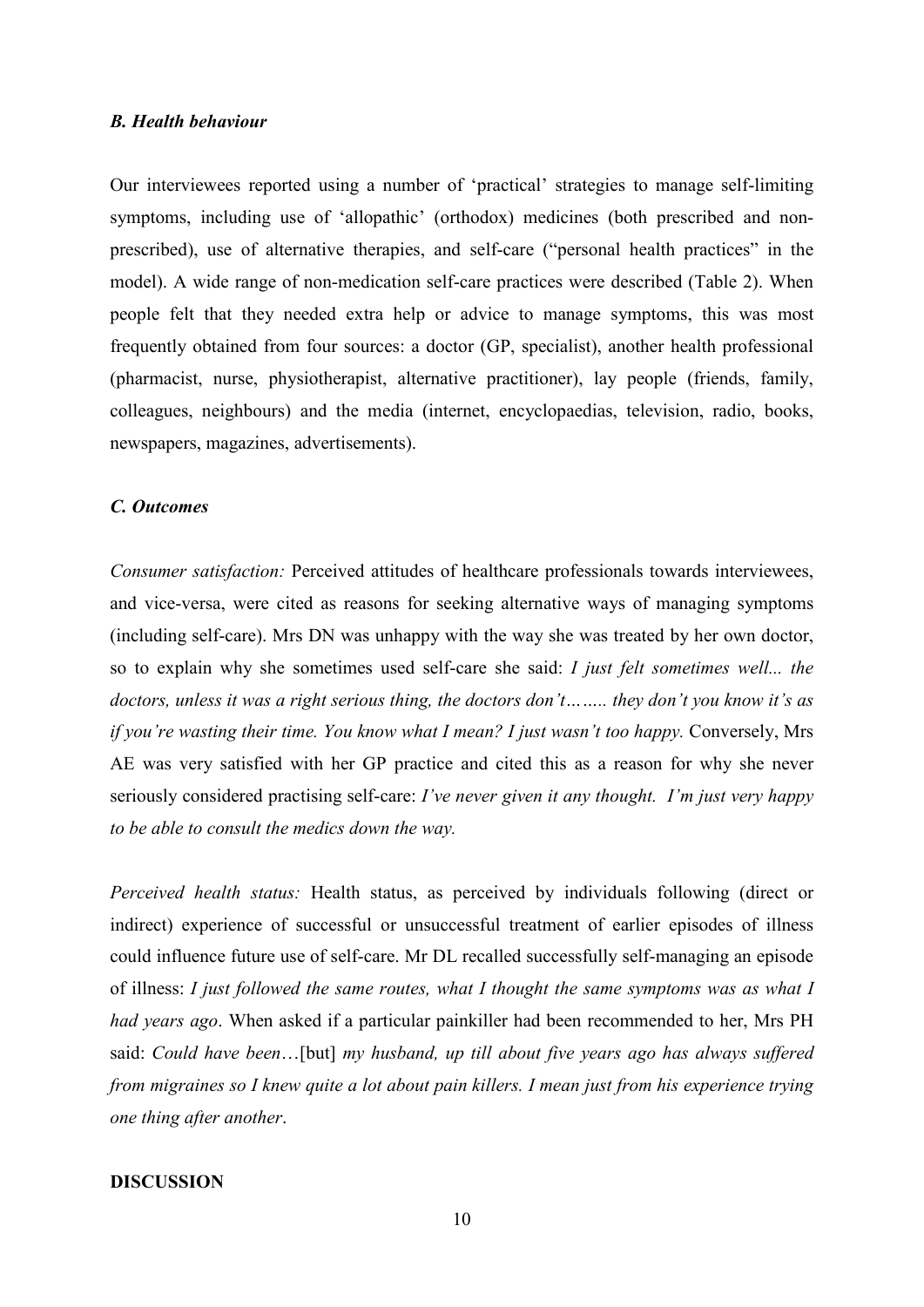These interview-derived data about self-care of minor symptoms appeared to map well onto Andersen's Behavioral Model. All factors identified from the interviews as influencing decisions about how to manage self-limiting symptoms, mapped onto at least one domain in Andersen's model. While we could not consider the organisational context of the behaviour (because all interviewees used the same health system), we identified other features in people's accounts which suggested that the Behavioral Model could be a useful framework for understanding and developing interventions to change (promote), self-care behaviour.

#### **Strengths and limitations of the study**

To our knowledge, this is the first UK study examining the usefulness of the Behavioral Model for explaining self-care behaviour, and one of only a few worldwide; most previous studies using the Behavioral Model have focused on the use of formal healthcare, rather than informal healthcare or self-care. Our results suggest that the domains defined by the Behavioral Model are common to both formal and self-care, although we cannot say whether the degree of influence of specific factors in these domains is the same for different types of care<sup>35</sup>.

Whereas the current study was based in the UK, the Behavioral Model has evolved through years of accumulating data, mostly from the United States. Whilst there are likely to be some differences in health behaviours arising from different health systems<sup>36</sup>, other factors from the model influencing decisions about symptom management and health service use (particularly for minor symptoms) are likely to be universal. Our study suggests that the Behavioral Model is relevant to researching self-care behaviour in either setting.

Compared to collecting data by self-completed questionnaire, the qualitative study design allowed a more in-depth exploration of the decision-making processes that occur when people experience symptoms of minor illness. The interviewer was able to define key terms (e.g. self-care), reducing the potential for ambiguity, and the data collected referred to actual (rather than hypothetical) experiences thus enhancing validity. However, some interviewees described symptom experiences that had occurred several weeks or months previously and were reconstructing their own experiences. This was consistent with the 'realist' philosophical stance taken, but these retrospective accounts may have introduced a 'moral' dimension,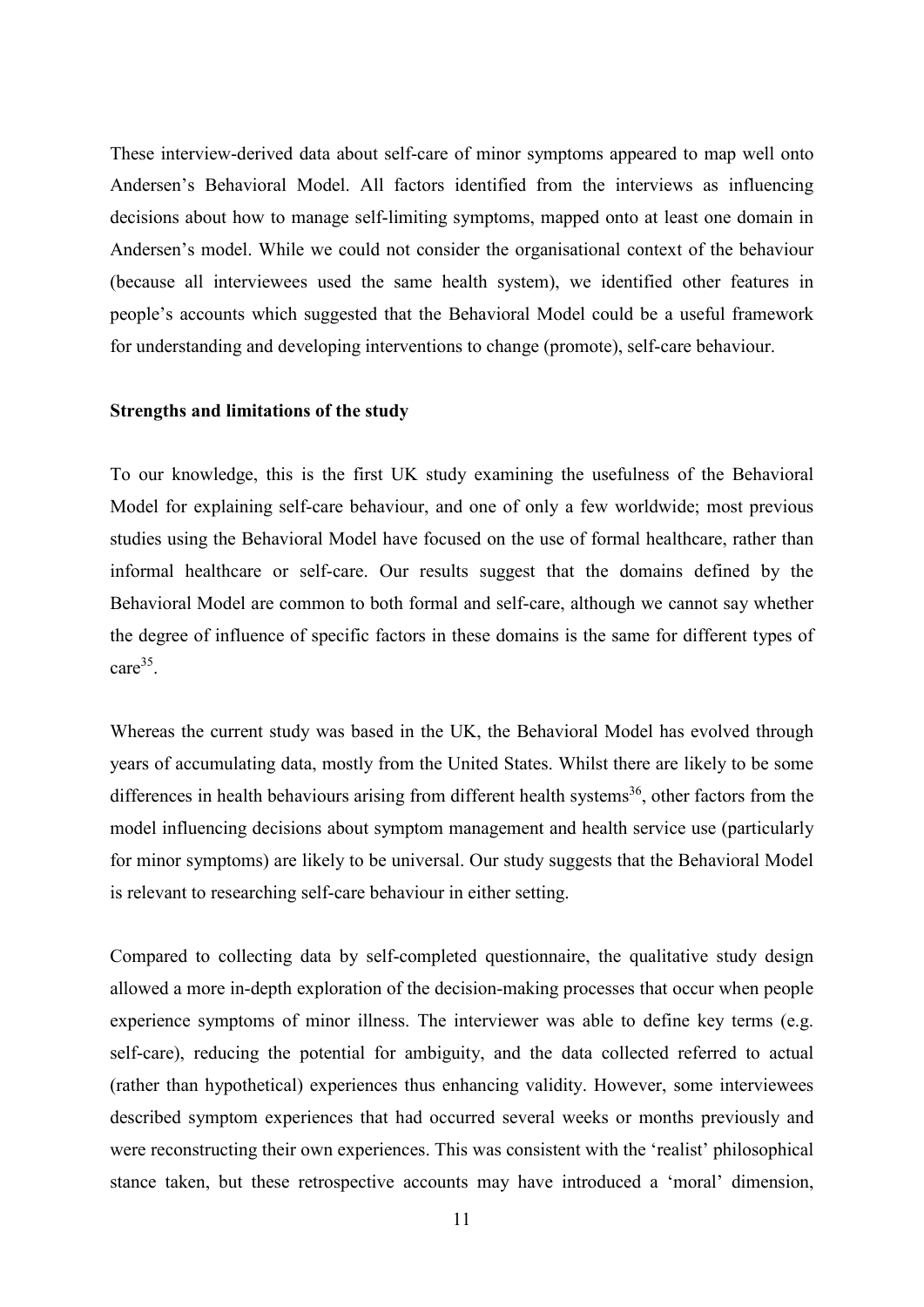whereby interviewees portray themselves as rational and legitimate users to justify their actions37.

Although data saturation appeared to have been reached (i.e. no new themes emerged in the later interviews) the preponderance of females and older people in the sample may mean that the full range of factors influencing decision-making in men and younger people may not have been captured.

Our study design meant that some domains and components in the model were not assessed ('Contextual characteristics', 'evaluated need', 'process of medical care' and 'evaluated health'). Further work is needed to establish whether these unmeasured components are of relevance to self-care behaviour. For example, an important influence in 'Contextual characteristics' is the health system. Our study took place in Scotland where the National Health Service (NHS) provides almost all formal healthcare. The near universality of the NHS and the fact that healthcare is usually free at the point of contact, may mean that this domain is less important in predicting health service use in the UK than in other countries with different models of healthcare provision e.g. through health insurance. Additionally, given that we were exploring the relevance of Andersen's model to self-care (which is not explicitly part of the health system), these contextual characteristics are likely to be of less relevance for the current exercise.

Another area not investigated here was the influence on decision-making of temporal variation in people's circumstances and 'state of mind'. It has been suggested elsewhere that the way someone feels at the time of making the decision to perform specific health behaviour, or important concurrent events, are likely to influence decisions taken<sup>35</sup>. This warrants further exploration; longitudinal studies collecting data from the same participants at different times could allow insights into this issue.

#### **Implications for future applications of Andersen's Behavioral Model**

Andersen noted that not all of the model's components can be modified easily; demographic, social structure and need characteristics have low mutability<sup>22</sup>. Other components such as health beliefs (including knowledge, perceived control and social norms) and enabling factors (such as personal and community resources) are likely to be more amenable to change by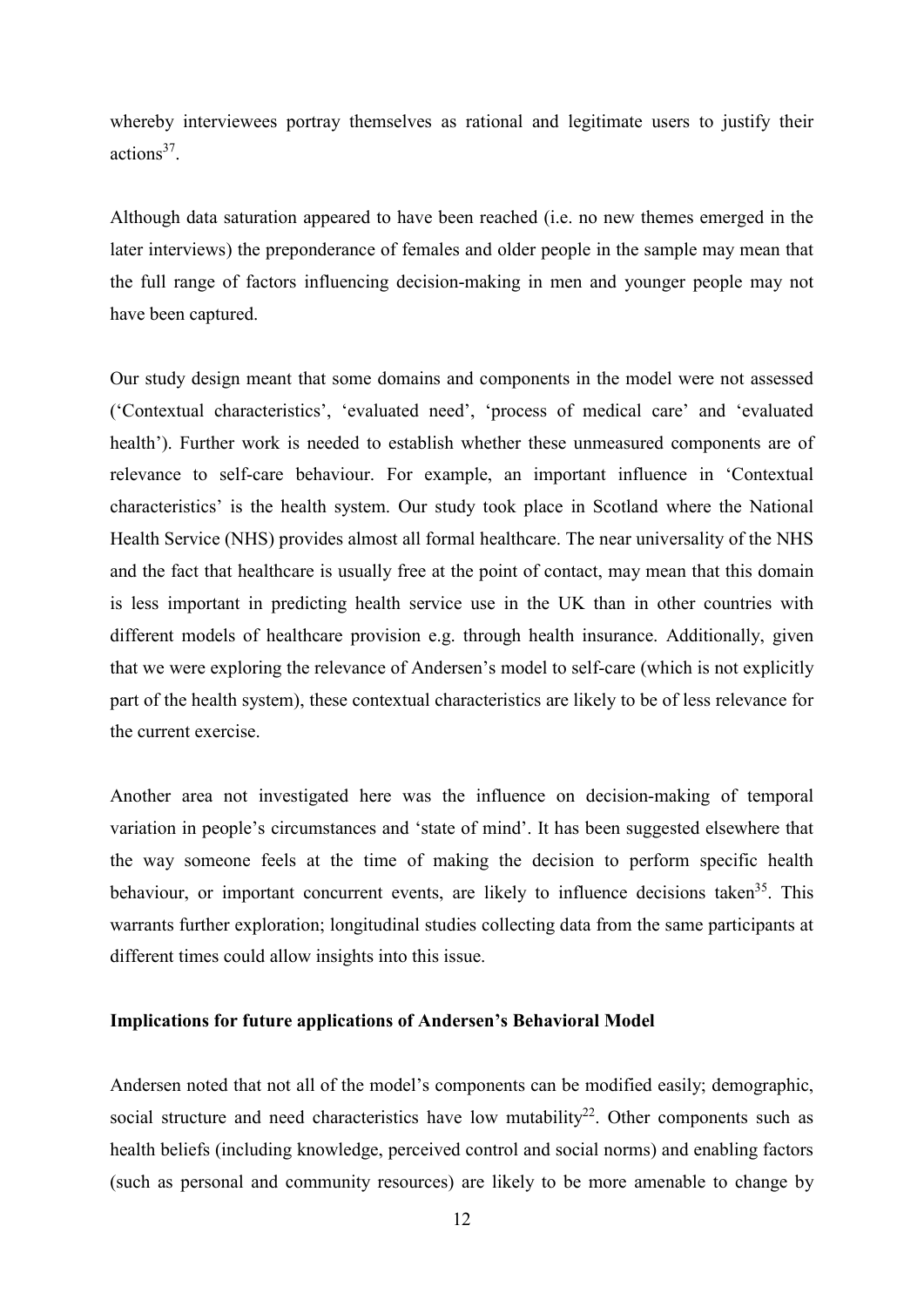external interventions. When developing interventions to promote and improve support for self-care, we need to know which factors will have most impact and target these. Limited resources may mean that only some factors can be addressed, so future interventions should focus on those mutable factors where most difference might be made. The introduction of services such as the Minor Ailment Service and the Chronic Medication Service in community pharmacies means that pharmacists are expected to engage more with patients. Such encounters could provide opportunities for pharmacists to deliver interventions to support self-care, specifically targeted at modifying the patient and provider characteristics that are most likely to lead to successful self-care.

We found that the Behavioral Model captures all the factors that people in our study mentioned when asked about how they managed minor symptoms. However, quantitative studies are needed to establish the relative importance of these factors in predicting self-care behaviour. We also need research to ascertain whether other factors influence self-care behaviour, particularly components in the model that we did not collect information about, or that did not emerge spontaneously in the interviews.

The power of the Behavioral Model to quantitatively predict self-care behaviour in any given population will depend on how fully and accurately factors influencing decision-making are captured. Previously the predictive power of the Behavioral Model has been relatively modest<sup>28</sup>. This suggests that other factors, not included in the model, may be influencing healthcare utilisation. Alternatively, poorly conceptualised measures might not have fully quantified the influence of any given factor. Whilst measurement of some factors is likely to be straightforward (for example, demographics), measurement of others is not. Bradley *et al* point out that validated methods for measuring psychosocial factors are needed, as well as procedures for multistage statistical modelling, before the model can be empirically tested $34$ . Future studies should develop and test practicable measures with optimal sensitivity and specificity.

#### **Conclusion**

The qualitative approach used here to identify factors that influence health-seeking behaviour contributes to emerging understanding about why people choose to manage symptoms in particular ways. Future work should explore whether decisions made about self-care vary for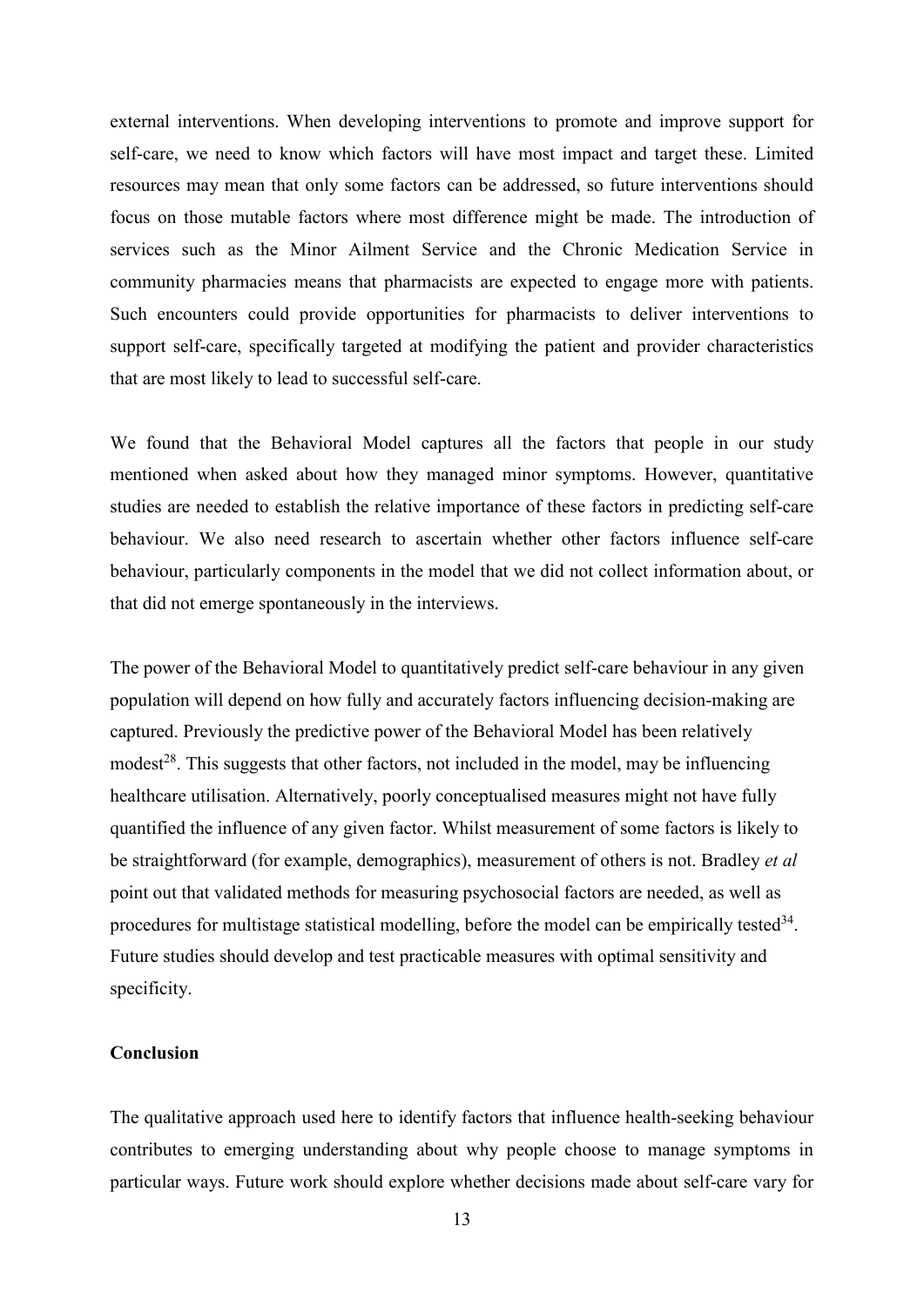different types of symptoms, different modalities of self-care and in countries with different systems. Empirical studies are required to test which factors have greatest influence on selfcare behaviour, to identify where best to apply interventions to optimise self-care behaviours, and what techniques are most likely to effect such change.

## **Acknowledgements**

We thank all participants who gave freely of their time to take part in these interviews.

## **Source of funding**

The study was funded by the Chief Scientist Office of the Scottish Government as part of a Research Training Fellowship awarded to TP.

## **Conflict of interest**

**None.**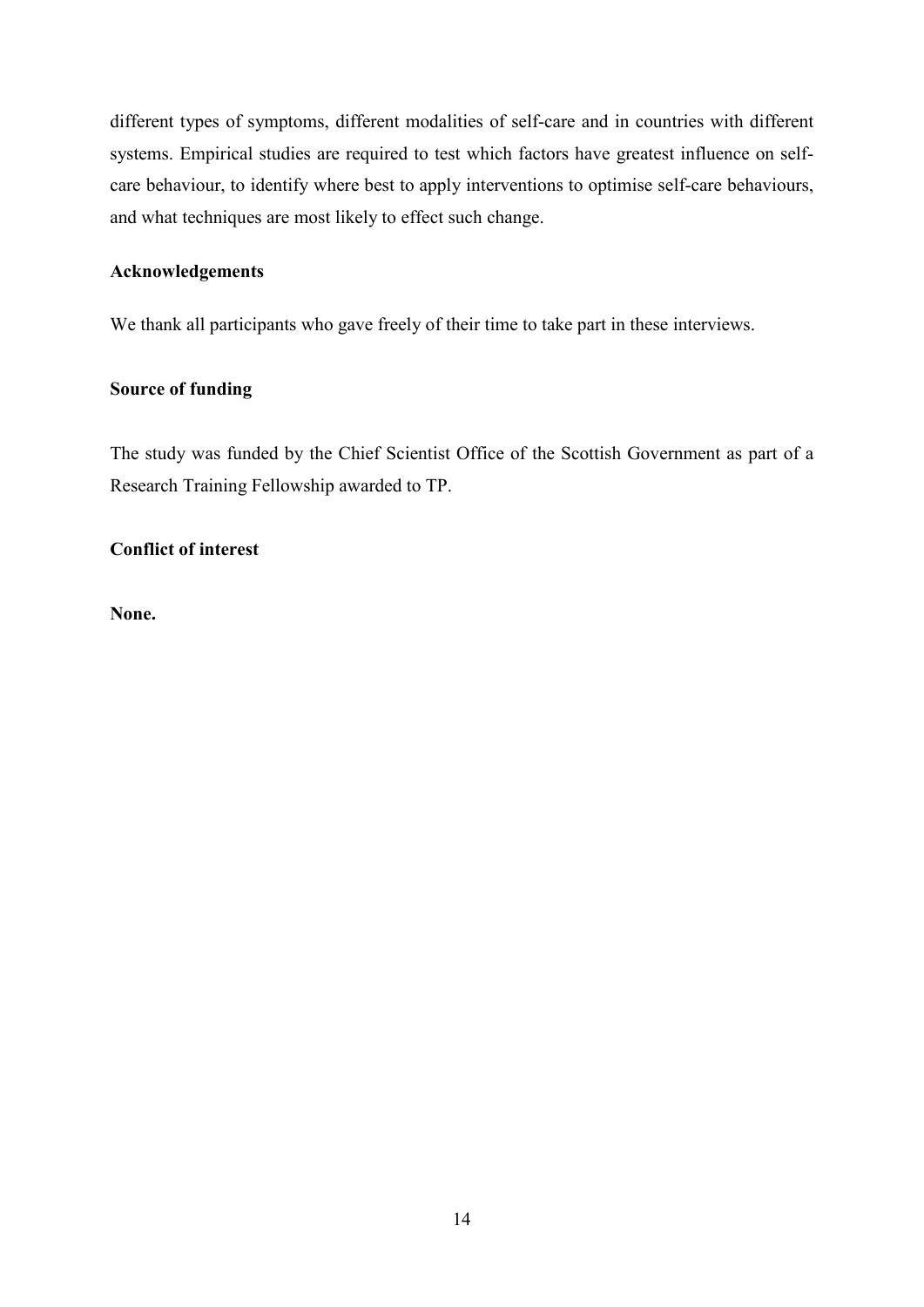#### **REFERENCES**

1. Department of Health. The NHS Plan. A Plan for Investment. A Plan for Reform. London: The Stationery Office; 2000.

2. Scottish Executive Health Department. Delivering for Health. Edinburgh: Scottish Executive; 2005.

3. Department of Health. Self care - A real choice. Self care support - a practical option. London: Department of Health; 2005.

4. Wanless D. Securing our Future Health: Taking a Long-term View. London: HM Treasury; 2002.

5. Warsi A, Wang PS, LaValley MP, Avorn J, Solomon DH. Self-management education programs in chronic disease: A systematic review and methodological critique of the literature*. Arch Intern Med* 2004;164(15):1641-9.

6. Barlow J, Wright C, Sheasby J, Turner A, Hainsworth J. Self-management approaches for people with chronic conditions: A review*. Patient Educ Couns* 2002;48(2):177-87.

7. Chodosh J, Morton SC, Mojica W, Maglione M, Suttorp MJ, Hilton L, et al. Meta-analysis: Chronic disease self-management programs for older adults*. Ann Intern Med* 2005;143(6):427,438+I32.

8. Bodenheimer T, Lorig K, Holman H, Grumbach K. Patient self-management of chronic disease in primary care*. J Am Med Assoc* 2002;288(19):2469-75.

9. Hippisley-Cox J, Vinogradova Y. Trends in Consultation Rates in General Practice 1995- 2008: Analysis of the QResearch® Database.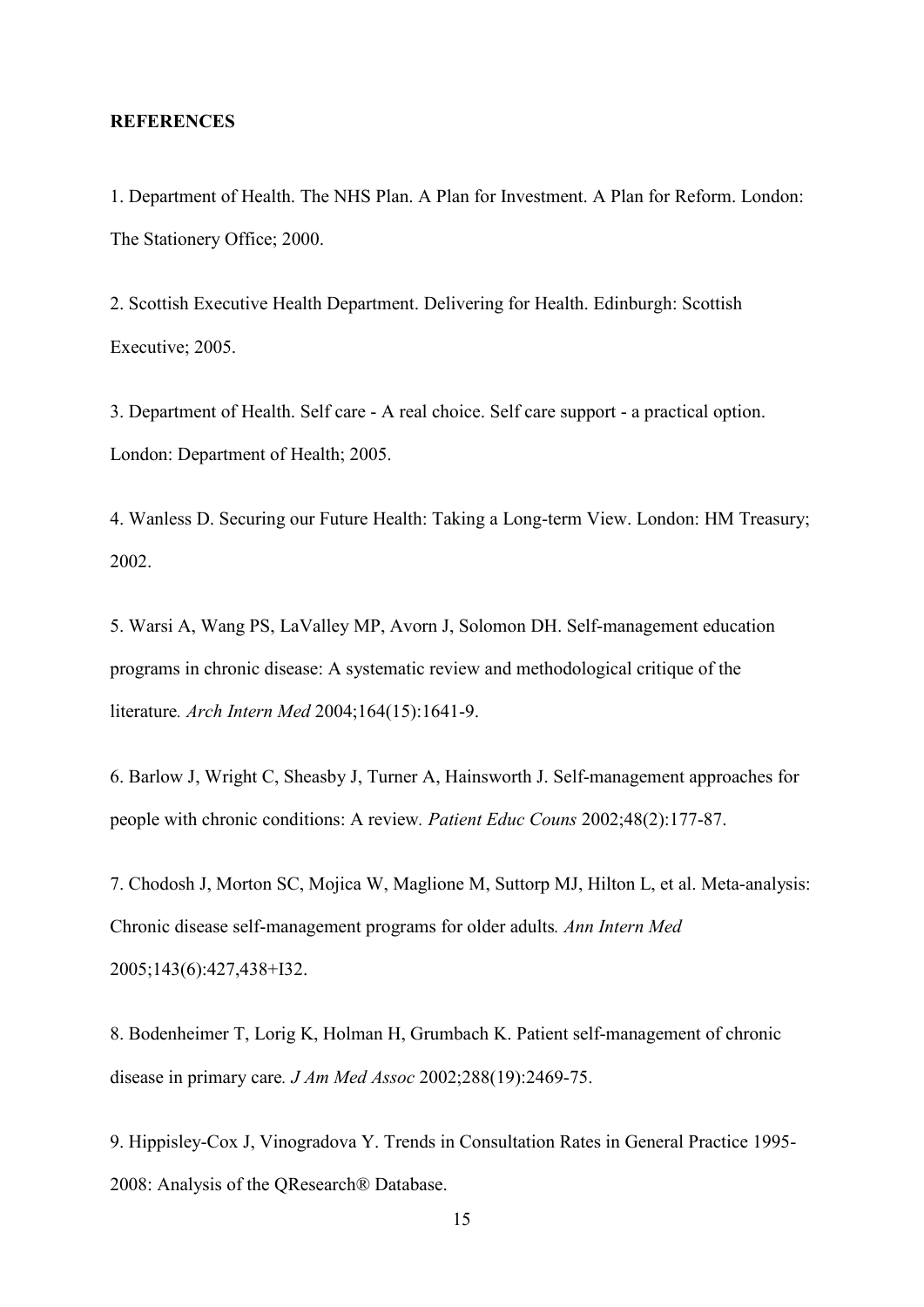[https://catalogue.ic.nhs.uk/publications/primary-care/general-practice/tren-cons-rate-gene](https://catalogue.ic.nhs.uk/publications/primary-care/general-practice/tren-cons-rate-gene-prac-95-09/tren-cons-rate-gene-prac-95-09-95-08-rep.pdf)[prac-95-09/tren-cons-rate-gene-prac-95-09-95-08-rep.pdf:](https://catalogue.ic.nhs.uk/publications/primary-care/general-practice/tren-cons-rate-gene-prac-95-09/tren-cons-rate-gene-prac-95-09-95-08-rep.pdf) NHS Information Centre for Health and Social Care; 2009.

10. Banks I. Self care of minor ailments: a survey of consumer and healthcare professional beliefs and behaviour. *SelfCare* 2010;1:1-13.

11. Hassell K, Whittington Z, Cantrill J, Bates F, Rogers A, Noyce P. Managing demand: Transfer of self-limiting conditions from general practice to community pharmacies*. British Medical Journal* 2001;323:146-7.

12. McCormick A, Fleming D, Charlton J. Morbidity statistics from General Practice. Fourth national study, 1991-1992. London: HMSO; 1995.

13. Whittington Z, Hassell K, Cantrill J, Noyce P. Care at the chemist; a question of access. University of Manchester: Royal Pharmaceutical Society of Great Britain; 2001.

14. Proprietary Association of Great Britain. Unlocking self-care. The Annual Review of the PAGB. ; 2008.

15. Mechanic D. Sociological dimensions of illness behavior*. Social Science & Medicine* 1995; 41(9):1207-16.

16. Rosenstock IM. Why people use health services. *Milbank Mem Fund Q* 1966;44(3):Suppl:94-127.

17. Rosenstock IM, Strecher VJ, Becker MH. Social learning theory and the Health Belief Model. *Health Educ Q* 1988;15(2):175-83.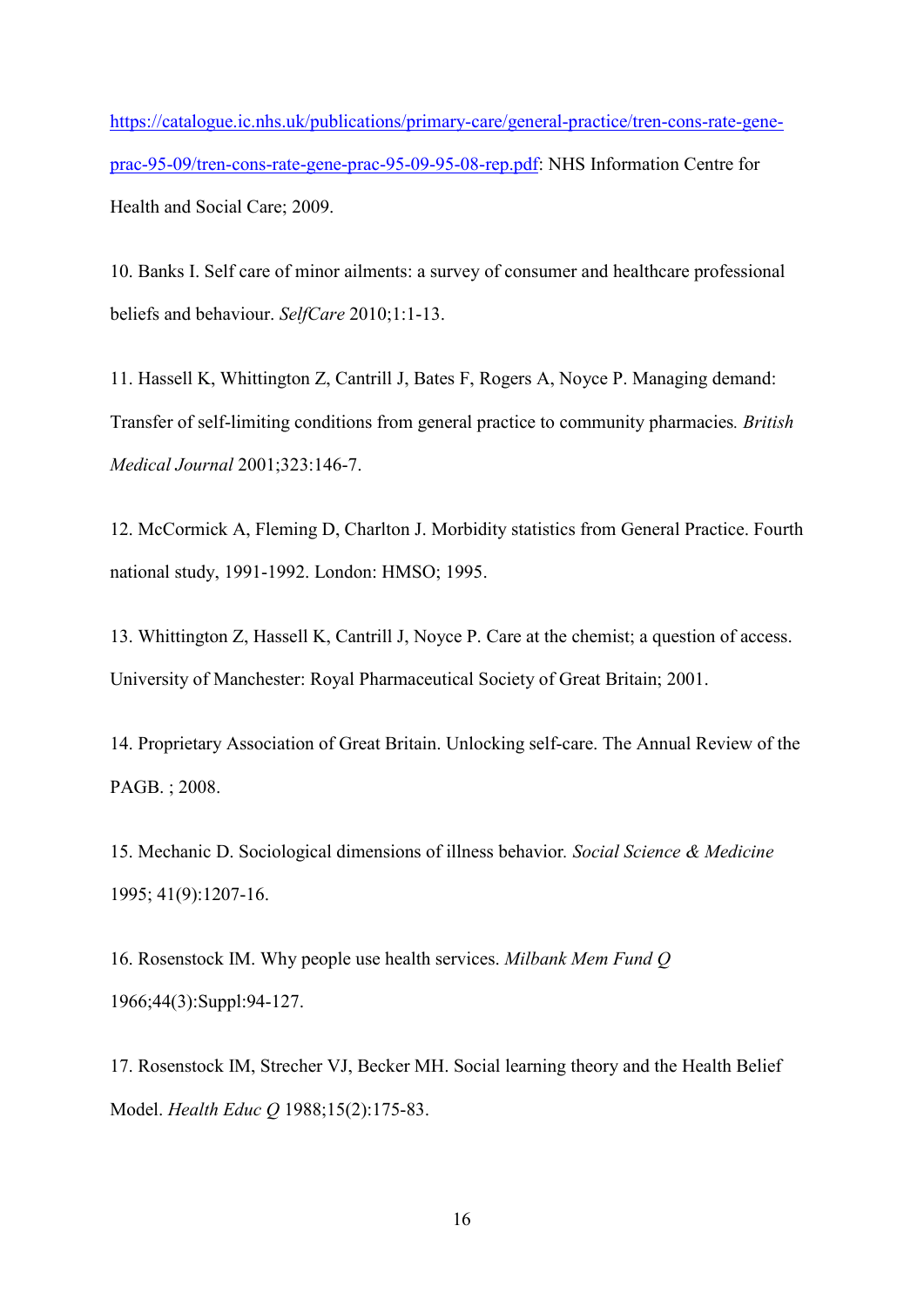18. Leventhal H, Meyer D, Nerenz D. The common sense representation of illness danger. In: Rachman S, editor. Contributions to Medical Psychology New York: Pergamon Press; 1980. p. 7-30.

19. Leventhal H., Brissette I., Leventhal EA. The common-sense model of self-regulation of health and illness. In: Cameron LD. LH, editor. The Self-Regulation of Health and Illness Behaviour. London: Routledge; 2003. p. 42-65.

20. Dixon-Woods M, Cavers D, Agarwal S, Annandale E, Arthur A, Harvey J, et al. Conducting a critical interpretive synthesis of the literature on access to healthcare by vulnerable groups*. BMC Medical Research Methodology* 2006;6.

21. Gulliford M, Public Health and Health Services Research Group. Access to Health Care. Report of a scoping exercise for the National Co-ordinating Centre for NHS Service Delivery and Organisation R & D. Kings College London: Department of Public Health Sciences; 2001.

22. Andersen RM. Revisiting the Behavioral Model and access to medical care: Does it matter?*. J Health Soc Behav* 1995; Mar.;36(1):1-10.

23. Andersen RM. National health surveys and the behavioral model of health services use*. Med Care* 2008;46(7):647-53.

24. Linden K, Jormanainen V, Swigonski NL, Pietilä K. Self-medication among Finnish young men in the beginning of common military service*. Pharmacoepidemiology & Drug Safety* 2005;14(3):193-201.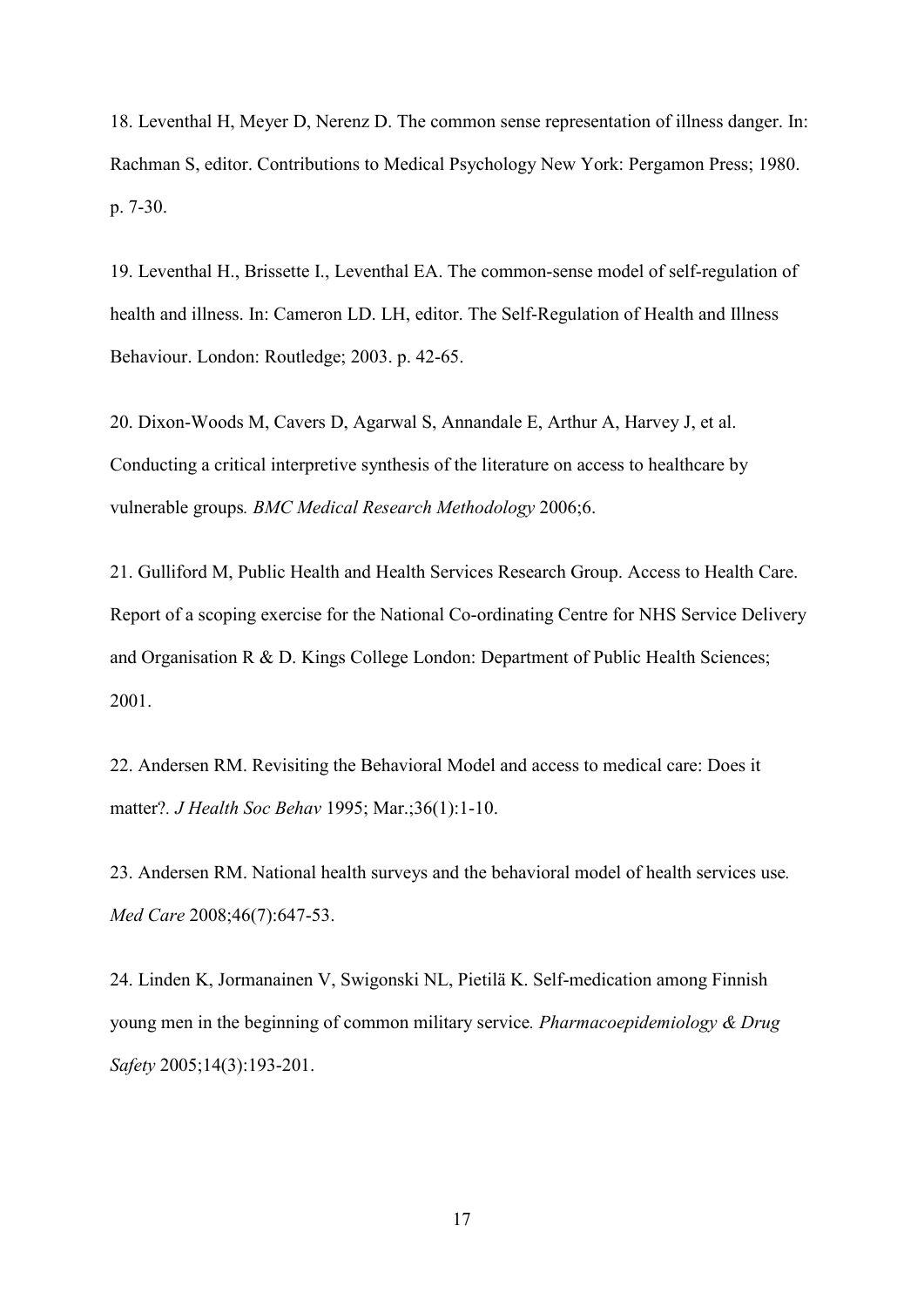25. Fillenbaum GG, Hanlon JT, Corder EH, Ziqubu-Page T, Wall Jr. WE, Brock D. Prescription and nonprescription drug use among Black and White community- residing elderly*. Am J Pub Health* 1993;83(11):1577-82.

26. Kart CS, Engler CA. Self-health care among the elderly: A test of the health-behavior model*. Res Aging* 1995;17(4):434-58.

27. Norburn JEK, Bernard SL, Konrad TR, Woomert A, DeFriese GH, Kalsbeek WD, et al. Self-care and assistance from others in coping with functional status limitations among a national sample of older adults*. Journals of Gerontology - Series B Psychological Sciences & Social Sciences* 1995;50(2).

28. McEachreon S, Salmoni A, Pong R, Garg R, Viverais-Dresler G. Anticipated choices among self-, informal, and formal care by older Canadians*. J Health Psychol* 2000;5(4):457- 72.

29. Dean K. Lay care in illness*. Soc Sci Med* 1986;22(2):275-84.

30. Porteous T. How do people choose between self-care, supported self-care and GP consultation in minor illness?[dissertation]. University of Aberdeen; 2007.

31. Porteous T, Bond C, Hannaford P, Sinclair H. How and why are non-prescription analgesics used in Scotland?*. Family Practice* 2005;22:78-85.

32. Ritchie J, Lewis J. *Qualitative research practice. A guide for social science students and researchers.* 1st ed. London: SAGE Publications Ltd; 2003.

33. Patton MQ. *Qualitative research and evaluation methods.* 3rd ed. Thousand Oaks, CA: Sage; 2002.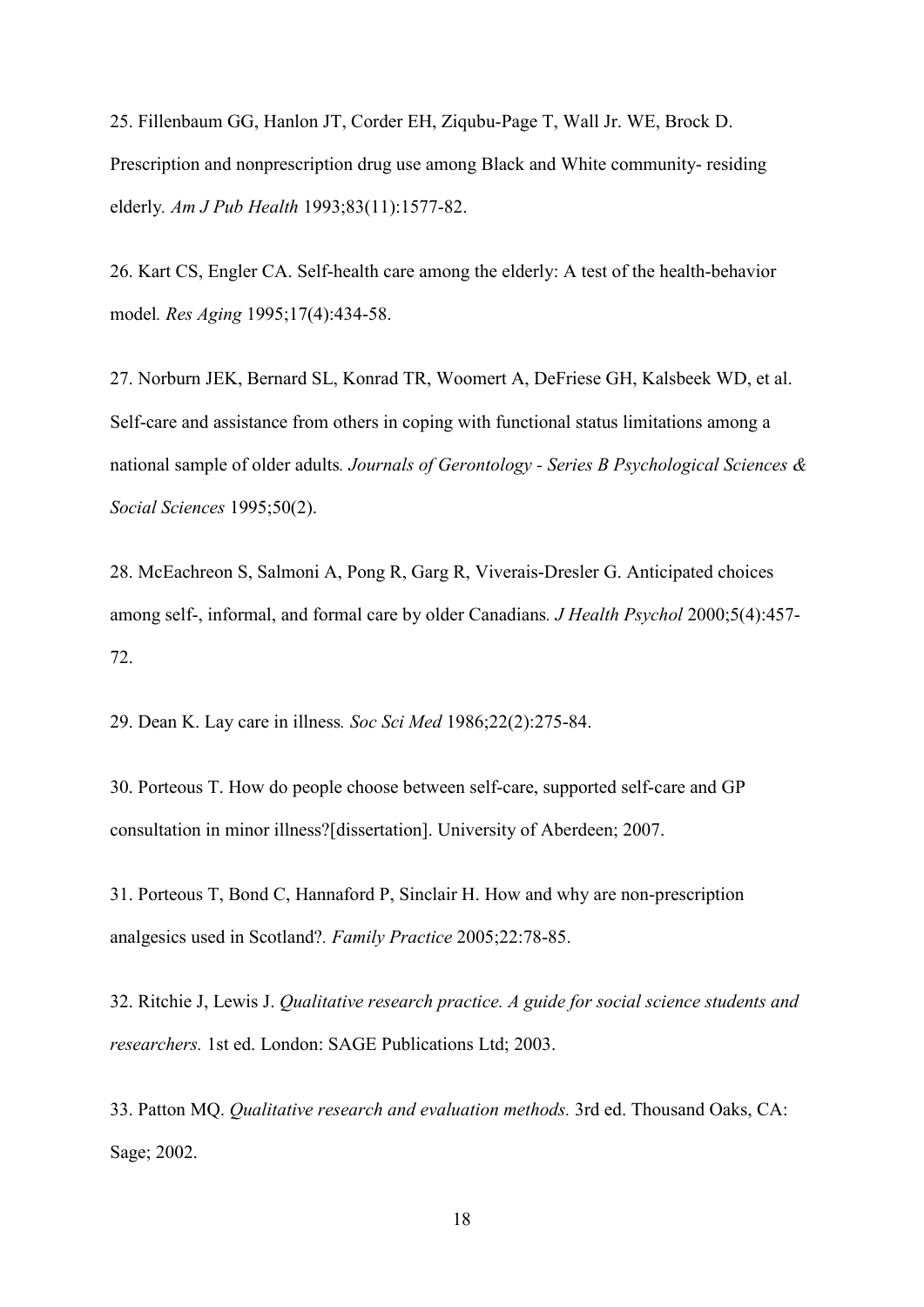34. Bradley EH, McGraw SA, Curry L, Buckser A, King KL, Kasl SV, et al. Expanding the Andersen model: The role of psychosocial factors in long-term care use*. Health Services Research* 2002;37(5):1221-42.

35. Lorenc A, Ilan-Clarke Y, Robinson N, Blair M. How parents choose to use CAM: A systematic review of theoretical models*. BMC Complementary and Alternative Medicine* 2009;9.

36. Vingilis E, Wade T, Seeley J. Predictors of adolescent health care utilization*. J Adolesc* 2007;30(5):773-800.

37. Bury M. Illness narratives: Fact or fiction?*. Sociology of Health and Illness* 2001;23(3):263-85.

19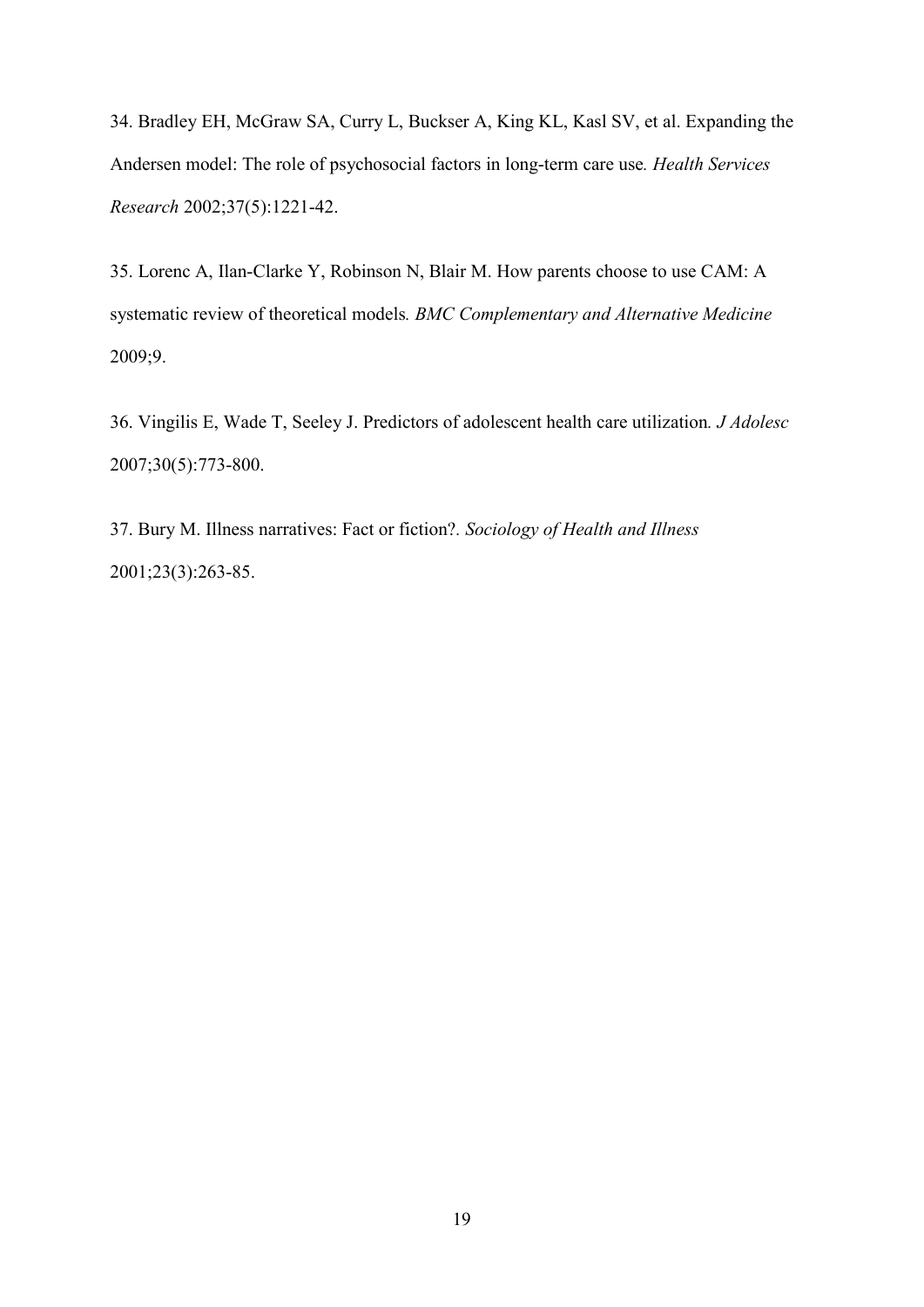|                                              |                                          | % (n)   |
|----------------------------------------------|------------------------------------------|---------|
| <b>Sex</b>                                   | Male                                     | 33(8)   |
|                                              | Female                                   | 67(16)  |
| Age Range                                    | 30-39                                    | 13(3)   |
|                                              | 40-49                                    | 8(2)    |
|                                              | 50-59                                    | 29(7)   |
|                                              | 60-69                                    | 33(8)   |
|                                              | $70+$                                    | 17(4)   |
| Education                                    | Less than O-grade                        | 21(5)   |
|                                              | O-grade or better                        | 63(15)  |
|                                              | Unclear                                  | 17(4)   |
| Exemption status from prescription charges   | Exempt from charges                      | 58 (14) |
|                                              | Pays prescription charges                | 42(10)  |
| Analgesic use in the 2 weeks prior to        | No analgesic used                        | 17(4)   |
| completing the Medicines Study <sup>31</sup> | OTC analgesic only used                  | 21(5)   |
|                                              | Prescription analgesic only used         | 25(6)   |
|                                              | Both prescription and OTC analgesic used | 38(9)   |

## **Table 1 Characteristics of interviewees**

# **Table 2 Self-care practices reported by interviewees**

| <b>Exercise</b>                  | Walking                                                                |
|----------------------------------|------------------------------------------------------------------------|
|                                  | Gardening                                                              |
|                                  | Gym work                                                               |
|                                  | Dancing                                                                |
|                                  | Weight lifting                                                         |
|                                  | <b>Sports</b>                                                          |
| <b>Rest and relaxation</b>       | Resting (non-specific)                                                 |
|                                  | Bed rest                                                               |
|                                  | Relaxation classes                                                     |
|                                  | Avoidance of aggravating factors (e.g. heavy lifting, sitting at desk, |
|                                  | sport)                                                                 |
| <b>Dietary changes</b>           | Improved general diet ("healthy eating")                               |
|                                  | <b>Exclusion</b> diets                                                 |
|                                  | Weight-loss diets                                                      |
|                                  | Specific foods (e.g. hot lemon/honey drinks for colds, sweets for      |
|                                  | sore throats, fried food for hangovers, vitamin/mineral supplements)   |
| <b>Musculoskeletal practices</b> | Warm baths                                                             |
|                                  | Hot water bottle                                                       |
|                                  | Hot/cold compresses                                                    |
|                                  | Alexander technique                                                    |
|                                  | Massage                                                                |
| Other                            | TENS machine                                                           |
|                                  | Application of counter-irritant                                        |
| Do nothing                       | "Wait and see"                                                         |
|                                  | "Put up with it"                                                       |